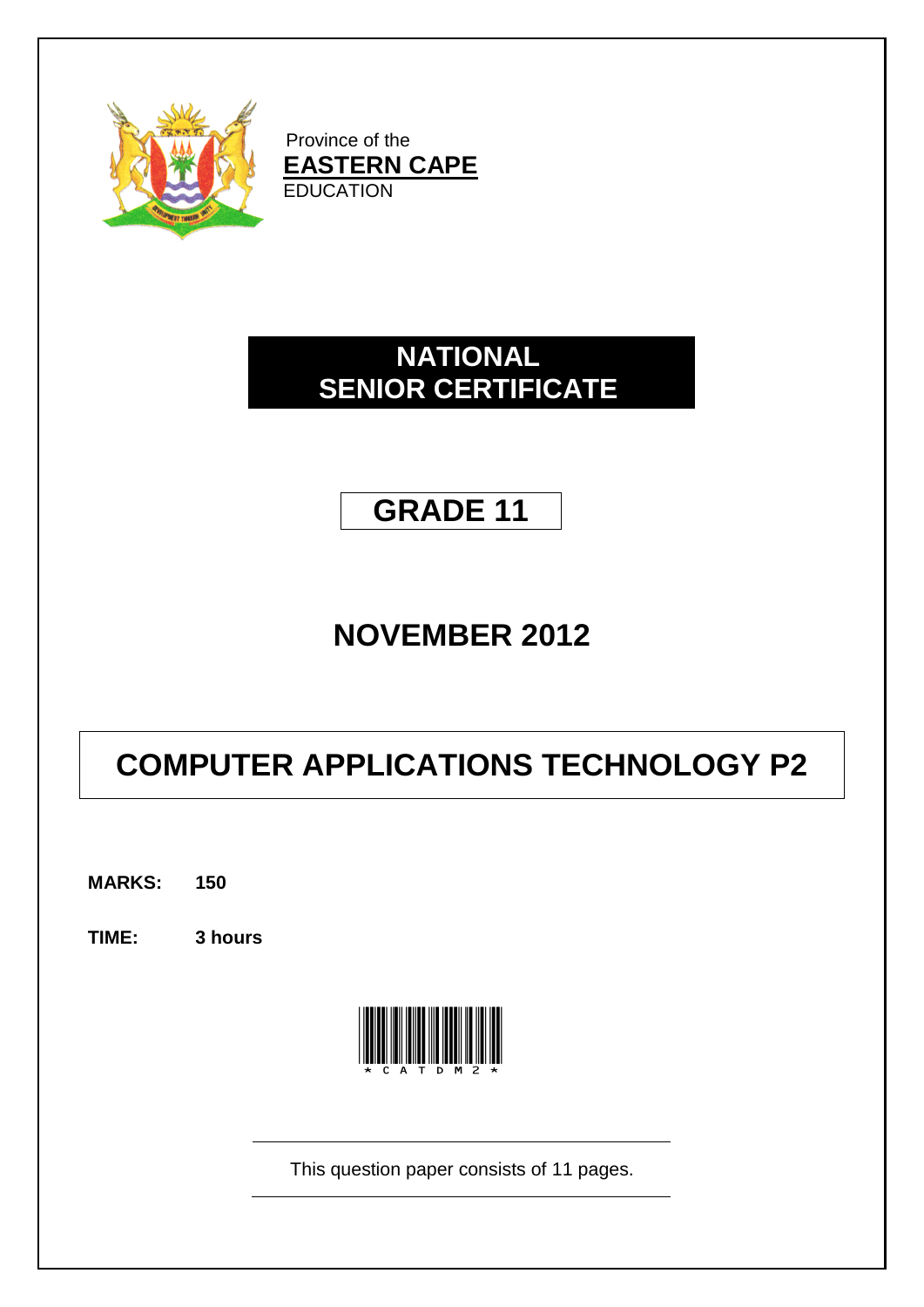## **INSTRUCTIONS AND INFORMATION**

- 1. This question paper consists of SECTION A and SECTION B.
- 2. Answer ALL the questions.
- 3. Read ALL the questions carefully.
- 4. Start EACH question on a NEW page.
- 5. Number the answers correctly according to the numbering system used in this question paper.
- 6. Write neatly and legibly.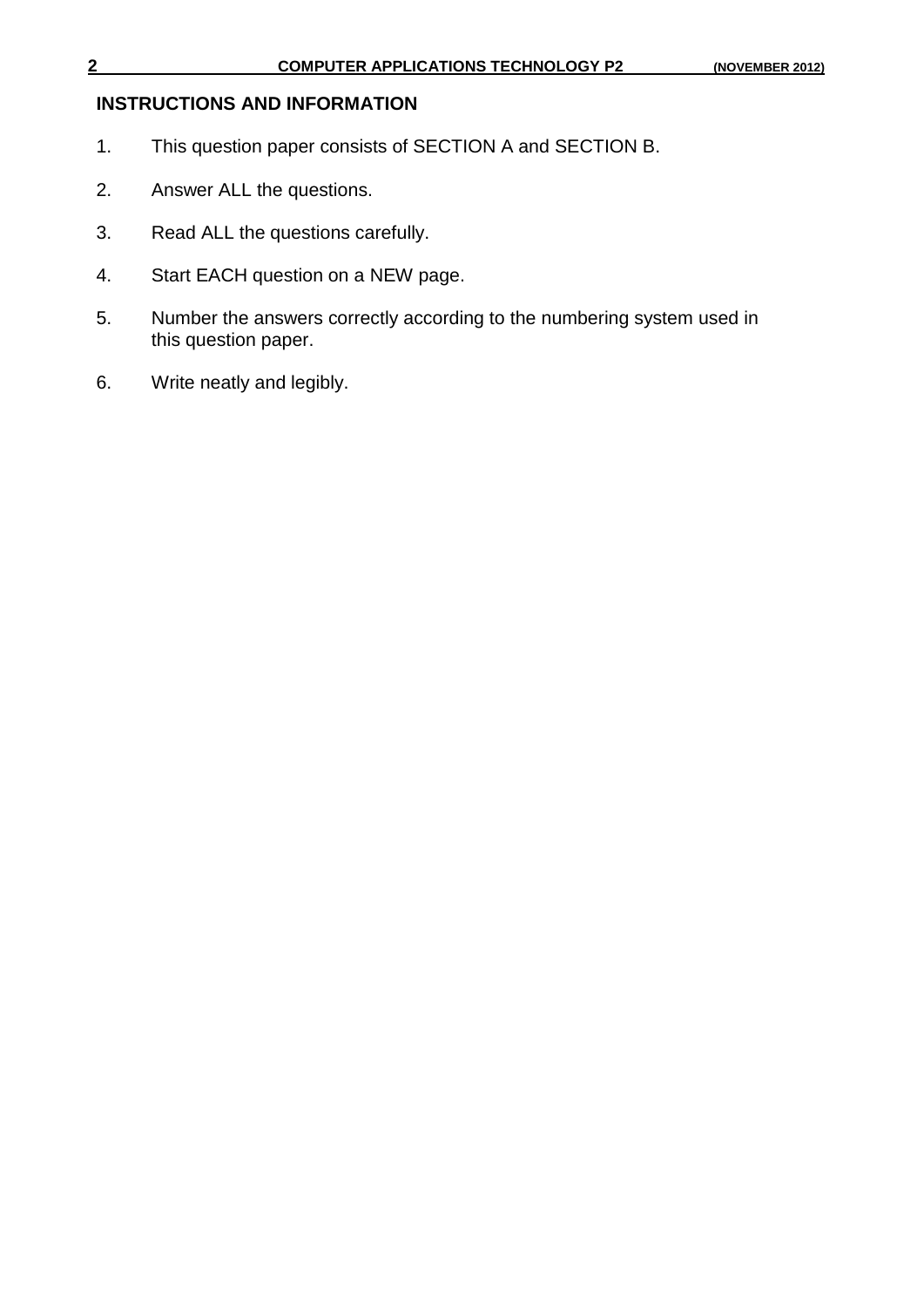#### **SECTION A**

#### **QUESTION 1**

Various options have been provided as possible answers to the following questions. Choose the most appropriate answer and write only the letter  $(A - D)$ next to the question number  $(1.1 - 1.10)$  in the ANSWER BOOK, for example 1.11 E.

1.1 Which ONE of the following is NOT a wireless connection?

|     | A<br>B<br>$\mathsf C$<br>D       | Firewire<br><b>Bluetooth</b><br>WiFi<br>Infrared                     | (1) |
|-----|----------------------------------|----------------------------------------------------------------------|-----|
| 1.2 |                                  | Which ONE of the following is NOT a storage device?                  |     |
|     | A<br>$\sf B$<br>$\mathsf C$<br>D | Hard drive<br>Memory card<br><b>CPU</b><br><b>Flash drive</b>        | (1) |
| 1.3 |                                  | Which ONE of the following is NOT directly associated with e-mail?   |     |
|     | A<br>$\sf B$<br>$\mathsf C$<br>D | <b>Bcc</b><br>Address book<br>Mail merge<br>Attachment               | (1) |
| 1.4 |                                  | A website address is also known as which ONE of the following?       |     |
|     | A<br>B<br>$\mathsf C$<br>D       | http<br><b>WWW</b><br>html<br><b>URL</b>                             | (1) |
| 1.5 |                                  | Which ONE of the following is NOT an example of an operating system? |     |
|     | A<br>B<br>$\mathsf C$<br>D       | Android<br>Pastel<br>Linux<br>Palm OS                                | (1) |
| 1.6 |                                  | A file extension used to identify a document that cannot be edited.  |     |
|     | A                                | <b>PDF</b>                                                           |     |

- 
- B EXE<br>C ZIP **ZIP**
- D BAT (1)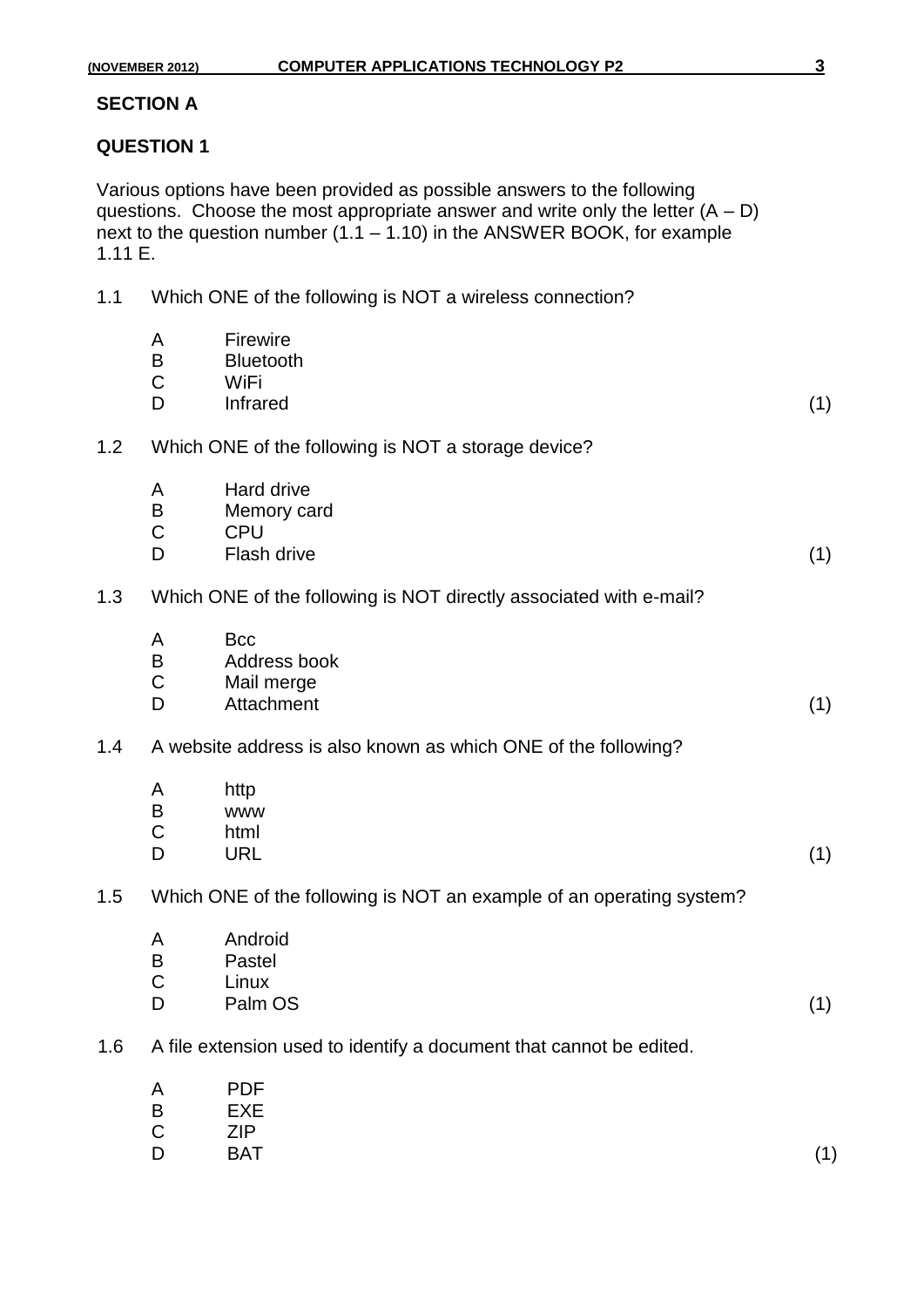| 1.7  |                            | A shortcut key to refresh a webpage:                                     |               |  |  |
|------|----------------------------|--------------------------------------------------------------------------|---------------|--|--|
|      | A<br>B<br>$\mathsf C$<br>D | F <sub>1</sub><br>F <sub>5</sub><br>F <sub>4</sub><br>F <sub>8</sub>     | (1)           |  |  |
| 1.8  |                            | Which ONE of the following does NOT logically belong with the others?    |               |  |  |
|      | A<br>B<br>$\mathsf C$<br>D | Plotter<br>Data projector<br><b>Stylus</b><br><b>Speakers</b>            | (1)           |  |  |
| 1.9  | printed?                   | Which component of a database has been specifically designed to be       |               |  |  |
|      | A<br>B<br>$\mathsf C$<br>D | Table<br>Query<br>Form<br>Report                                         | (1)           |  |  |
| 1.10 |                            | Which ONE of the following is NOT directly associated with spreadsheets? |               |  |  |
|      | A<br>B<br>C<br>D           | Cell<br>Input mask<br>Worksheet<br>Absolute cell references              | (1)<br>$[10]$ |  |  |

**4 COMPUTER APPLICATIONS TECHNOLOGY P2 (NOVEMBER 2012)**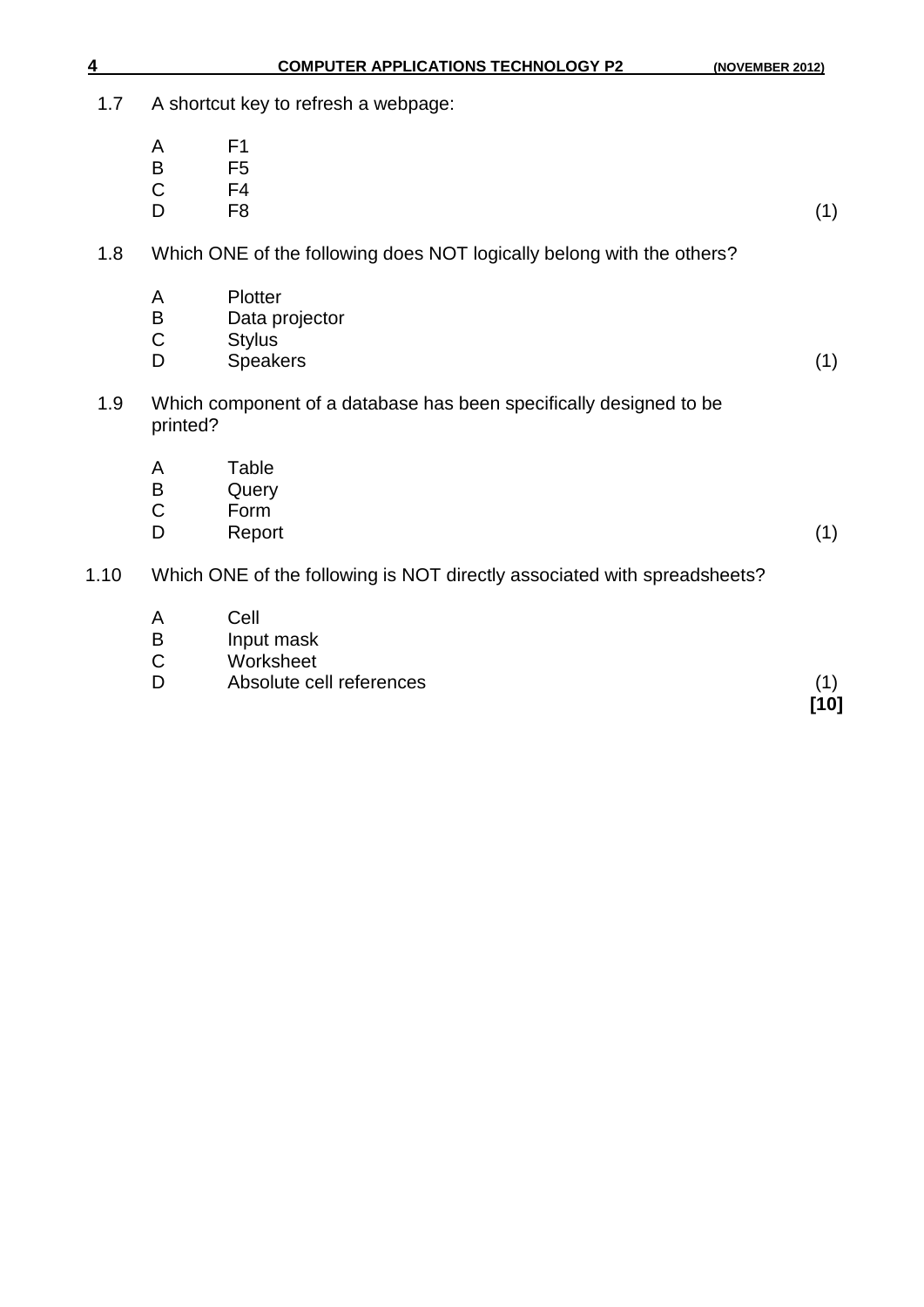Choose a term/concept from COLUMN B that best matches the description in COLUMN A. Write only the letter of your choice (A – O) next to the question number in your ANSWER BOOK, for example: 2.11 P

| <b>COLUMN A</b> |                                                     |             | <b>COLUMN B</b>  |  |
|-----------------|-----------------------------------------------------|-------------|------------------|--|
| 2.1             | A file format associated with sound files           | A           | <b>USB</b>       |  |
| 2.2             | A battery-powered, portable reading device          | B           | Defragmentation  |  |
|                 | displaying text on a non-reflective screen.         |             |                  |  |
| 2.3             | Small text file created by websites on your         | $\mathsf C$ | Clipboard        |  |
|                 | computer                                            |             |                  |  |
| 2.4             | An interactive dialogue that helps you to complete  | D           | <b>Wizards</b>   |  |
|                 | a task by asking certain questions.                 |             |                  |  |
| 2.5             | A port that is plug-and-play and to which most      | E           | <b>BIOS</b>      |  |
|                 | modern printers are connected to.                   |             |                  |  |
| 2.6             | A series of stripes indicating a unique identifying | F           | Password         |  |
|                 | number.                                             |             |                  |  |
| 2.7             | A type of wireless connection                       | G           | MP <sub>3</sub>  |  |
| 2.8             | A secret combination of characters associated with  | H           | <b>Bluetooth</b> |  |
|                 | a username.                                         |             |                  |  |
| 2.9             | Process of checking power supply to hardware        |             | <b>POST</b>      |  |
|                 | devices at start-up.                                |             |                  |  |
| 2.10            | Temporary location for information that you wish to | J           | Secondary        |  |
|                 | paste into another program.                         |             |                  |  |
|                 |                                                     | K           | Cookie           |  |
|                 |                                                     |             | <b>FAQ</b>       |  |
|                 |                                                     | M           | e-book reader    |  |
|                 |                                                     | N           | <b>Barcode</b>   |  |
|                 |                                                     | O           | <b>ISP</b>       |  |

**TOTAL SECTION A: 20**

O ISP **[10]**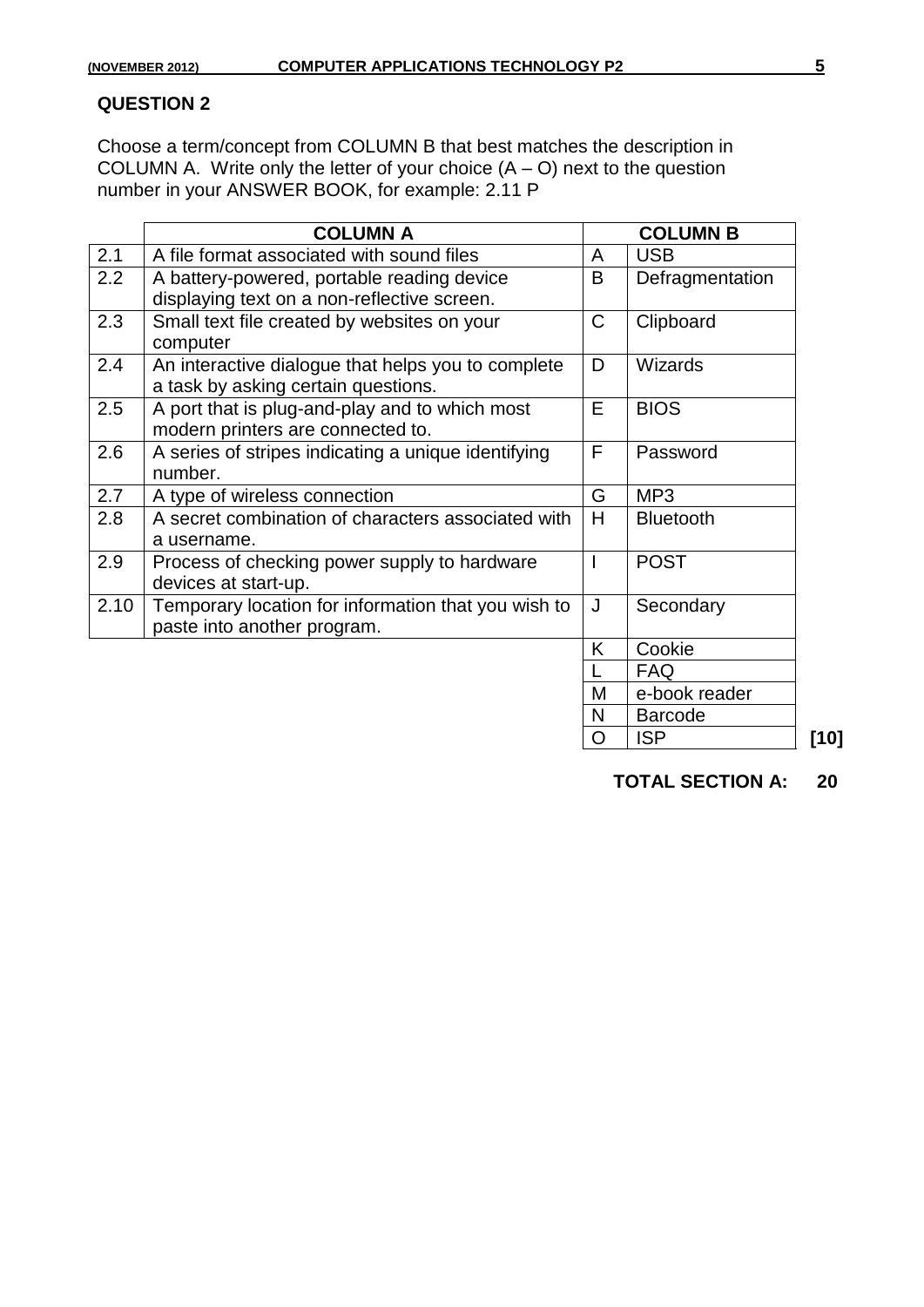### **SECTION B**

Read the scenario below carefully, as the questions that follow are based on it.

### **SCENARIO**

Your neighbour Richie is starting his own travel agency. He would like to handle all of the administration of the agency electronically on computers. He has asked you to help him with some technical advice. He has already bought five computers and installed them in the offices. The computers are also already connected in a network.

He would like you to help him streamline the administration by showing him how to use the computers, the network and the Internet. Your computer experience will be of great use to successfully get his business off the ground.

## **QUESTION 3**

Richie would like to buy a laptop for himself. Help him make sense of the specifications the IT technician has sent him:



| 3.4 | Explain what the 15.6" specification in the advert means and how Richie can |     |  |
|-----|-----------------------------------------------------------------------------|-----|--|
|     | check whether it is correct.                                                | (2) |  |

3.5 The computer is preloaded with a Microsoft Windows operating system. What is the main difference between the Microsoft Windows and a Linux operating system such as Ubuntu? (1)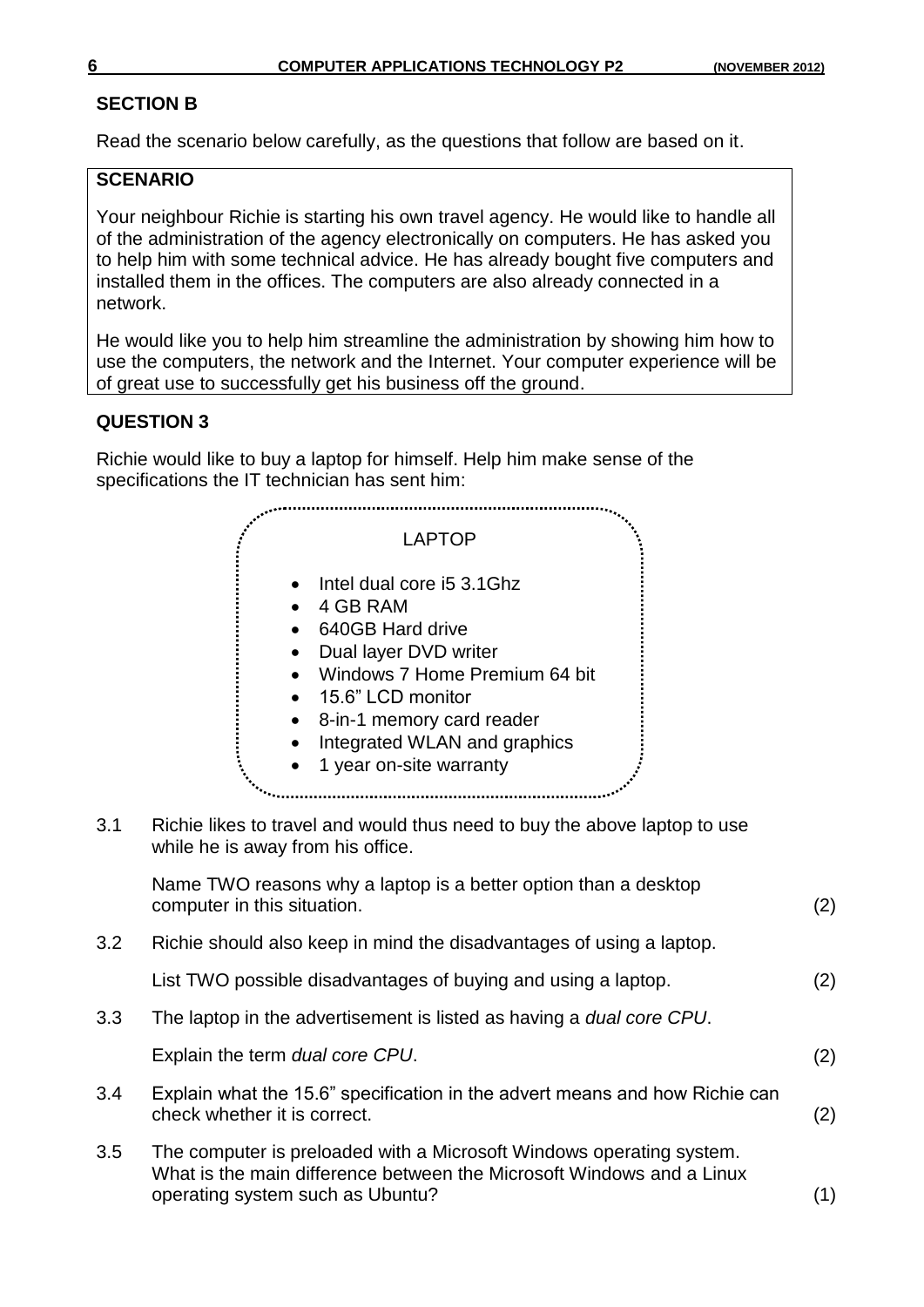| 3.6  |                 | Richie needs to buy a new inkjet printer. Explain to him how he would<br>measure each of the following with regards to the printer:                        |             |
|------|-----------------|------------------------------------------------------------------------------------------------------------------------------------------------------------|-------------|
|      | 3.6.1           | The speed of the printer                                                                                                                                   | (1)         |
|      | 3.6.2           | The quality of a printout                                                                                                                                  | (1)         |
| 3.7  |                 | Richie would like to make use of refilled printer cartridges.                                                                                              |             |
|      | 3.7.1           | Name TWO possible disadvantages of using refilled cartridges to<br>print posters for the business.                                                         | (2)         |
|      | 3.7.2           | Name TWO benefits of using refilled cartridges.                                                                                                            | (2)         |
| 3.8  | specifications. | Richie is very excited to see an <i>integrated graphics card</i> listed on the laptop                                                                      |             |
|      |                 | Name ONE advantage of having a graphics card present in the laptop.                                                                                        | (1)         |
| 3.9  |                 | The laptop contains an 8-in-1 card reader.                                                                                                                 |             |
|      |                 | What is the purpose of having a card reader?                                                                                                               | (1)         |
| 3.10 |                 | Richie has few problems with one of the computers. It seems to be running<br>slower than usual.                                                            |             |
|      | 3.10.1          | A friend suggested to Richie that he could improve the<br>performance of this computer by running the defragment utility daily<br>to gain more disk space. |             |
|      |                 | Critically comment on this advice by defining the term<br>defragmentation.                                                                                 | (3)         |
|      | 3.10.2          | Should he defragment DVDs and CDs? Motivate your answer.                                                                                                   | (2)         |
|      | 3.10.3          | The hard disk on his computer is becoming very full.                                                                                                       |             |
|      |                 | List THREE ways in which Richie could free up hard disk space.                                                                                             | (3)         |
| 3.11 |                 | Richie would like to use his smartphone for more than just making calls.                                                                                   |             |
|      | 3.11.1          | State TWO advantages of sending data such as photos using<br>Bluetooth instead of infrared.                                                                | (2)         |
|      | 3.11.2          | List TWO features that would normally be available on a<br>smartphone.                                                                                     | (2)         |
|      | 3.11.3          | Name an example of an operating system used on a smartphone.                                                                                               | (1)         |
|      | 3.11.4          | A smartphone is a combination of which two devices?                                                                                                        | (2)         |
| 3.12 |                 | You have asked Richie to get rid of all his e-scrap.                                                                                                       |             |
|      |                 | What does the term e-scrap or e-rubbish mean?                                                                                                              | (2)<br>[34] |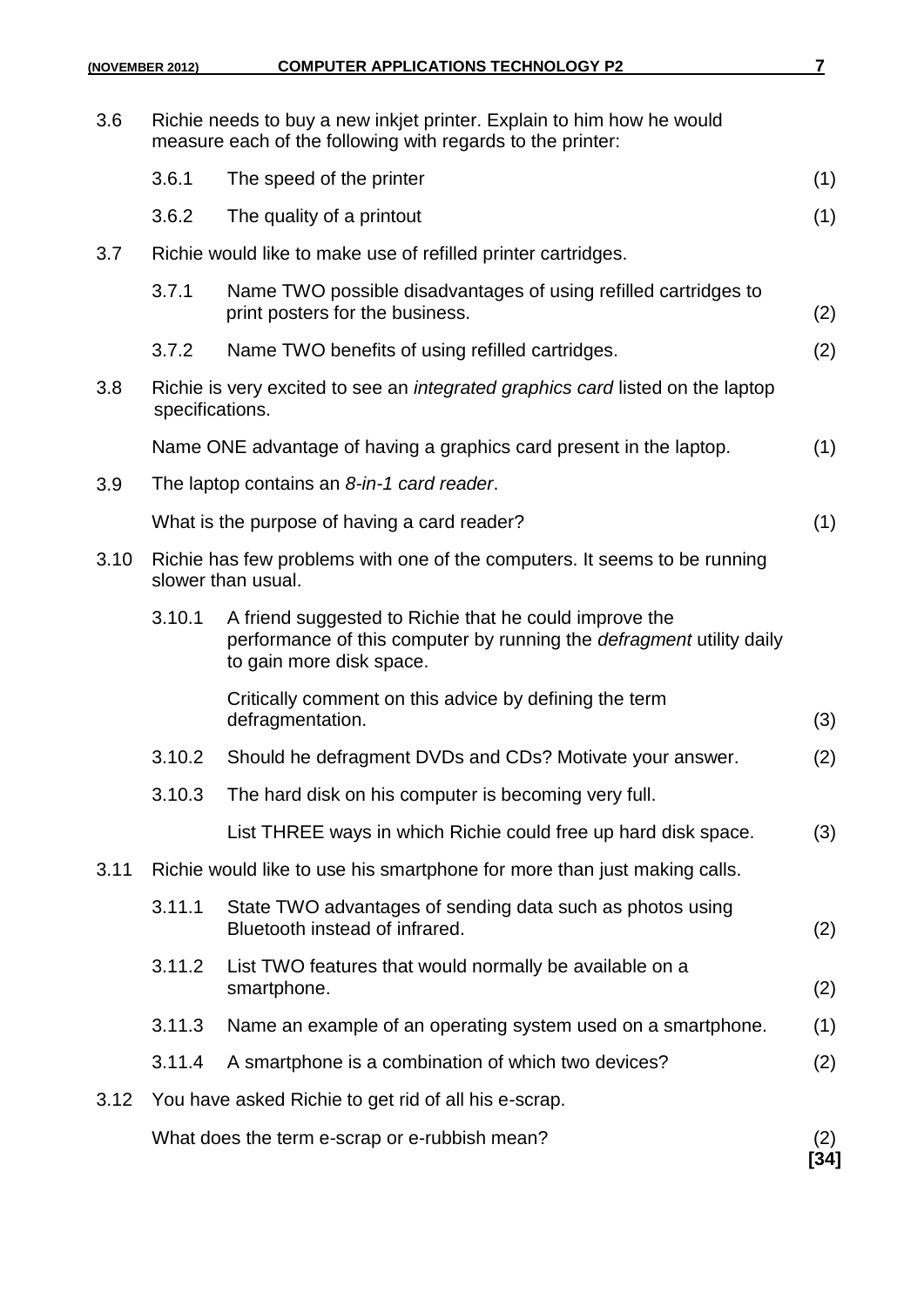| 4.1 |                 | The laptop Richie would like to buy has an integrated WLAN adapter.                                                                                           |             |
|-----|-----------------|---------------------------------------------------------------------------------------------------------------------------------------------------------------|-------------|
|     | 4.1.1           | What is the difference between a LAN and a WLAN?                                                                                                              | (1)         |
|     | 4.1.2           | Give ONE advantage of a WLAN.                                                                                                                                 | (1)         |
|     | 4.1.3           | What is the significance of the adapter being integrated?                                                                                                     | (1)         |
| 4.2 |                 | Richie has connected all his computers in a network.                                                                                                          |             |
|     | network.        | Name TWO advantages of connecting the computers in the office to a                                                                                            | (2)         |
| 4.3 |                 | Seeing as all the computers are connected in a network, Richie is very<br>worried about computer viruses spreading to all the computers.                      |             |
|     | 4.3.1           | Explain clearly what a computer virus is.                                                                                                                     | (2)         |
|     | 4.3.2           | Name TWO ways in which a virus can enter the network.                                                                                                         | (2)         |
|     | 4.3.3           | Explain to Richie what the terms update and virus definitions mean<br>when referring to an anti-virus application.                                            | (2)         |
| 4.4 | and data theft. | While reading through one of your computer magazines, Richie sees an<br>article regarding computer crimes. The article specifically discusses <i>identity</i> |             |
|     | 4.4.1           | Explain the difference between <i>identity</i> and <i>data theft</i> .                                                                                        | (2)         |
|     | 4.4.2           | Briefly describe ONE way each of prohibiting the above computer<br>crimes from happening to Richie.                                                           | (2)         |
| 4.5 | infringement.   | Richie would like to copy and paste some images from the Internet to use in<br>their brochures. You explain to him that this may amount to copyright          |             |
|     | 4.5.1           | Explain the difference between plagiarism and copyright<br>infringement.                                                                                      | (2)         |
|     | 4.5.2           | Name ONE advantage for an author or owner of copyrighting<br>material.                                                                                        | (1)         |
|     | 4.5.3           | What should Richie do to be allowed to use images from the<br>Internet in his brochures?                                                                      | (2)         |
| 4.6 |                 | One of Richie's friends has warned him about RSI since Richie is spending a<br>lot of time working on a computer.                                             |             |
|     | 4.6.1           | What is RSI? (Do NOT just write out the abbreviation!)                                                                                                        | (2)         |
|     | 4.6.2           | Briefly discuss TWO ways of preventing RSI from occurring.                                                                                                    | (2)<br>[24] |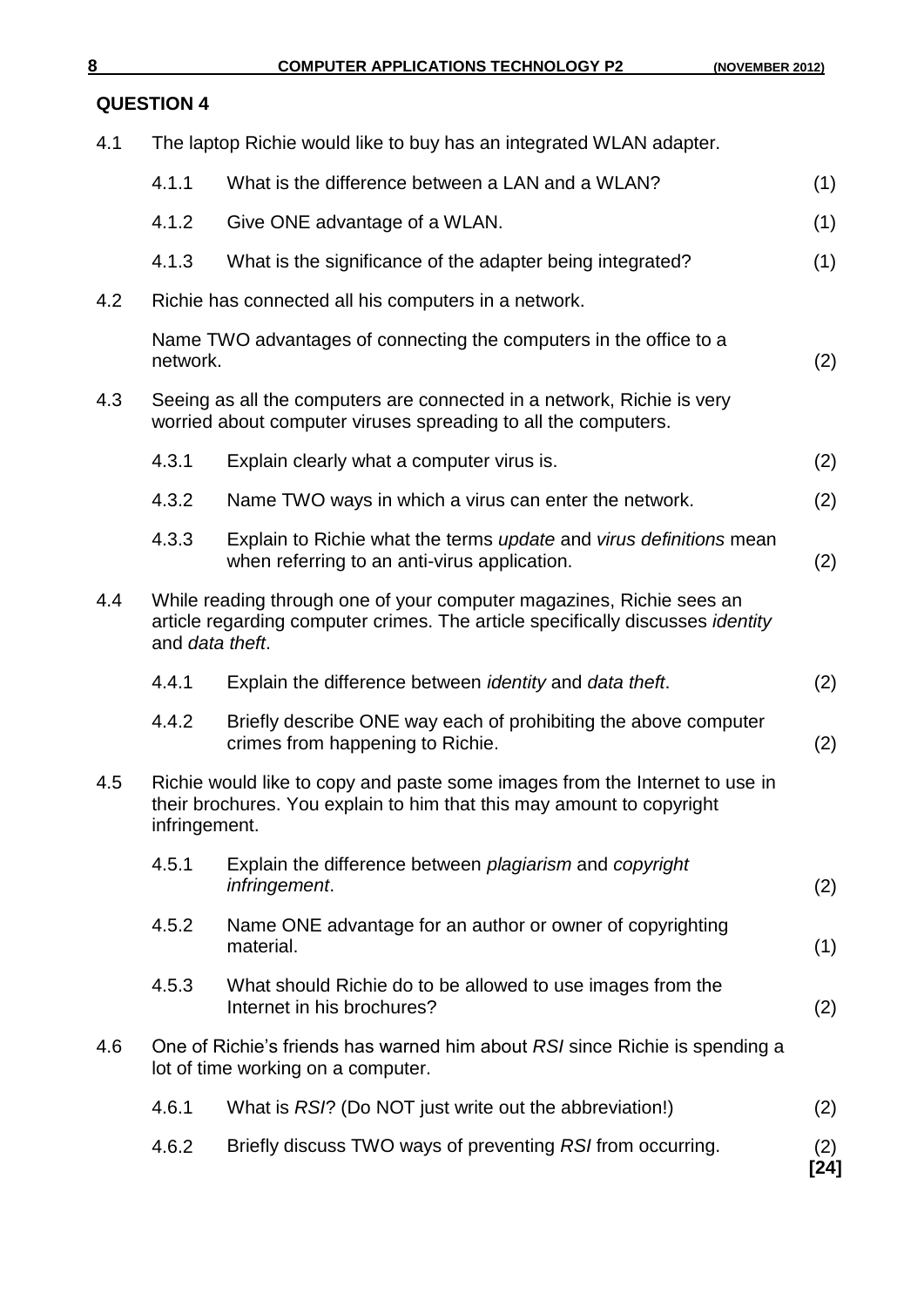5.1 You suggest to Richie that he does his banking over the Internet.

|     | 5.1.1 | Name TWO advantages of Internet banking.                                                            | (2) |
|-----|-------|-----------------------------------------------------------------------------------------------------|-----|
|     | 5.1.2 | List TWO ways in which a bank protects a client when banking<br>online.                             | (2) |
| 5.2 |       | Richie has recently read an article regarding the dangers of <i>phishing</i> .                      |     |
|     | 5.2.1 | Explain what is meant by the term <i>phishing</i> .                                                 | (2) |
|     | 5.2.2 | Discuss TWO ways in which you can make sure that you do not<br>become a victim of <i>phishing</i> . | (2) |
| 5.3 | time. | Richie needs to send short messages to his customers in a short space of                            |     |
|     |       |                                                                                                     |     |

Name TWO ways Richie can send his message using modern communication technology. (2)

5.4 Richie received the following e-mail message:

| To                                             | pat@xmail.co.za |  |  |  |
|------------------------------------------------|-----------------|--|--|--|
| <b>l Cc…</b>                                   | bart@dmail.com  |  |  |  |
| Bcc                                            |                 |  |  |  |
| Subject:                                       |                 |  |  |  |
| Attach:<br>曑<br>best_travel_agency.flv (16 MB) |                 |  |  |  |
| HI                                             |                 |  |  |  |
| PLEASE FIND THE ATTACHED VIDIO.                |                 |  |  |  |
| <b>BEST WICHES</b><br>GRANT                    |                 |  |  |  |

- 5.4.1 Identify TWO netiquette guidelines which have been ignored. (2) 5.4.2 Explain what difference it would make if the address under the Cc field were moved to the Bcc field. (2) 5.5 What would the following icons signify in an e-mail application? 5.5.1 (1) 5.5.2 (1) 5.6 Richie will need to connect to the Internet while he is traveling through the country. You recommend he uses a 3G connection for this.
	- 5.6.1 What is the difference between 3G and Wi-Fi? (2)
	- 5.6.2 Name TWO disadvantages of using 3G. (2)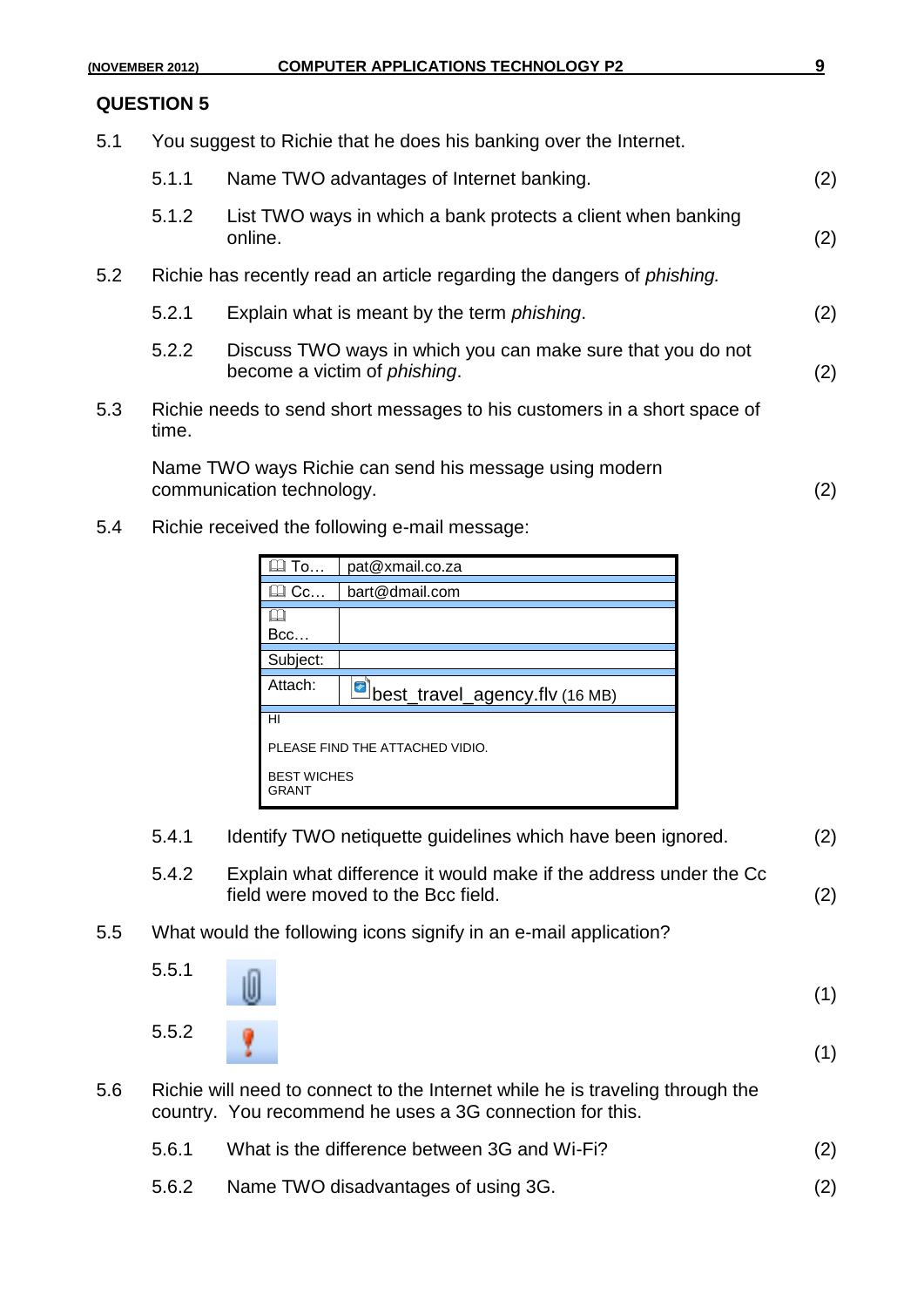| 10  |                   | <b>COMPUTER APPLICATIONS TECHNOLOGY P2</b><br>(NOVEMBER 2012)                                                                                       |               |
|-----|-------------------|-----------------------------------------------------------------------------------------------------------------------------------------------------|---------------|
| 5.7 | function.         | Motivate the reasoning behind the need for a <i>firewall</i> by referring to its                                                                    | (2)           |
| 5.8 |                   | Give TWO possible reasons why a firewall might reject an email attachment.                                                                          | (2)           |
| 5.9 |                   | You advise Richie to convert his attachments to PDF where possible before<br>sending via e-mail.                                                    |               |
|     |                   | Name TWO advantages of using the PDF format for attachments.                                                                                        | (2)<br>[26]   |
|     | <b>QUESTION 6</b> |                                                                                                                                                     |               |
| 6.1 |                   | Richard needs to invest in new software for his computers. One option is to<br>borrow the software from a friend and install it on his computers.   |               |
|     | 6.1.1             | You explain to him that this is illegal. What type of computer crime<br>is this?                                                                    | (1)           |
|     | 6.1.2             | You recommend he rather use open source software.                                                                                                   |               |
|     |                   | Name TWO features that distinguish open source software from<br>proprietary software.                                                               | (2)           |
|     | 6.1.3             | Name TWO types of license agreements that Richie can use on his<br>network at his business and explain the implication of each.                     | (4)           |
| 6.2 |                   | Richie requires an office suite to be installed on his computers.                                                                                   |               |
|     | 6.2.1             | What does the term office suite mean?                                                                                                               | (2)           |
|     | 6.2.2             | Name TWO advantages of installing an office suite instead of<br>separate applications.                                                              | (2)           |
| 6.3 | difficult.        | List TWO reasons why preventing or even detecting computer crime is                                                                                 | (2)           |
| 6.4 |                   | Richie has a printed manual that he would like to have as a document on his<br>computer. You explain to him that he can use an OCR application.     |               |
|     |                   | Explain to him what an OCR program is by referring to its function.                                                                                 | (2)           |
| 6.5 | software imply:   | Richie has seen some software on the Internet that he wants to download.<br>Before he does this, explain to him what each of the following types of |               |
|     | 6.5.1             | Shareware                                                                                                                                           | (2)           |
|     | 6.5.2             | Malware                                                                                                                                             | (2)           |
|     | 6.5.3             | Adware                                                                                                                                              | (2)<br>$[21]$ |